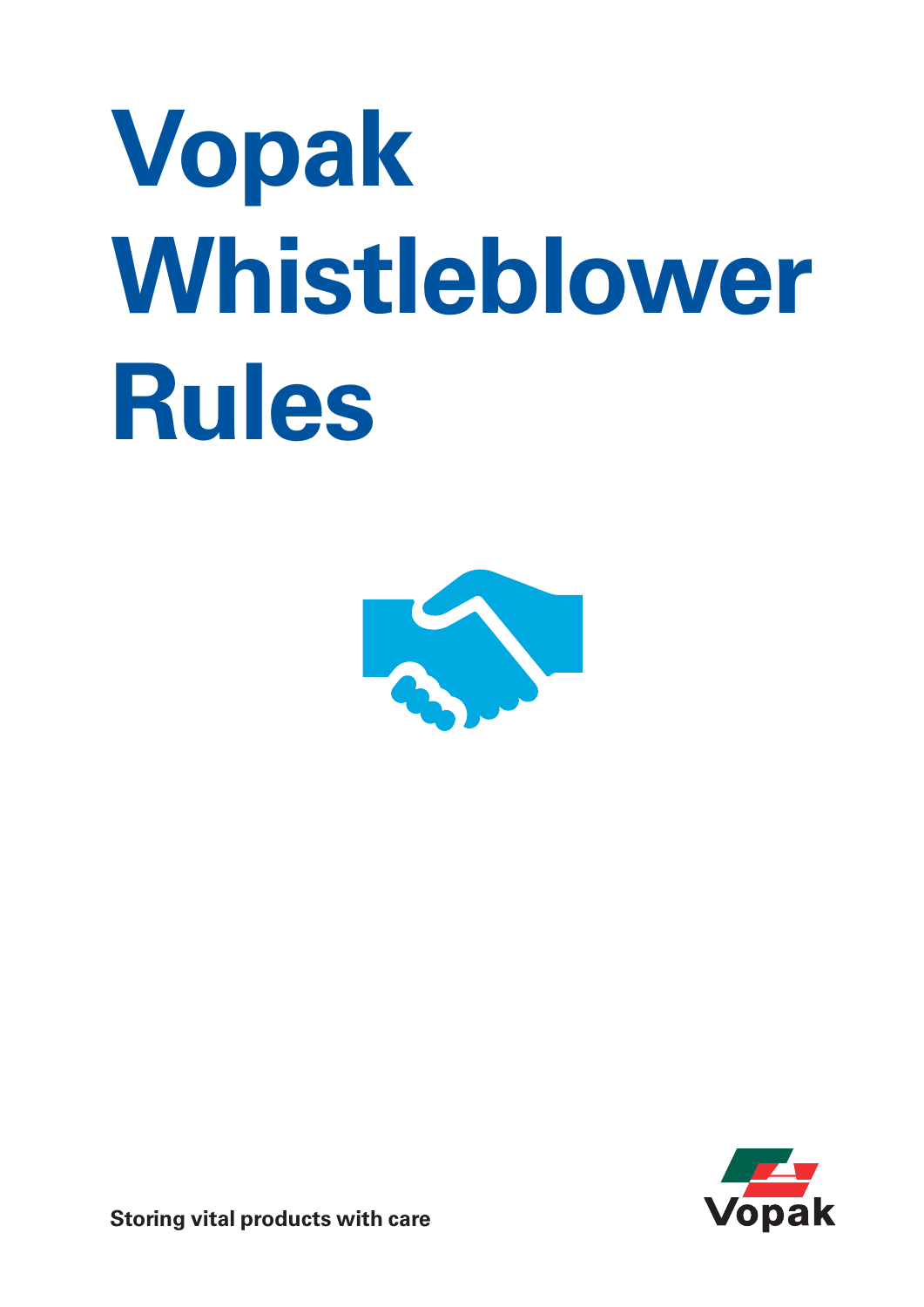# **Whistleblower Rules – 2019**

Rules of conduct for employees (and other stakeholders) of Koninklijke Vopak N.V. ("company") and group companies relating to suspected irregularities.

# **Chapter 1 – DEFINITIONS**

# **Article 1**

In these rules the following terms shall have the following meanings:

- *Audit Committee:* sub-committee of the Supervisory Board, working in the areas as mentioned in the charter for the Audit Committee (available on the website);
- *CEO:* the chief executive officer of the Executive Board of the company;
- *Chairman of the Supervisory Board:* the chairman of the Supervisory Board of the company;
- *company:* Koninklijke Vopak N.V. also referred to as Royal Vopak;
- *Global Director Internal Audit:* the employee working at the corporate head office of the company and responsible for the internal audit function of the company;
- *employee:* a person, working for the company and/or its group companies;
- *manager:* the person directly managing the employee;
- *other stakeholders:* suppliers, customers or other third parties not being employees of the company;
- *suspected irregularity:* a suspicion based on irregularities of a general, operational and/or financial nature in connection with:
	- a. an (imminent) criminal offence;
	- b. an (imminent) violation of laws and regulations;
	- c. an (imminent) intention to provide incorrect information to public bodies;
	- d. violation of rules of conduct applicable within the company;
	- e. (imminent) intentional suppression, destruction or manipulation of information relating to the facts referred to under a. up to and including d.;
- *Trusted Person:* the Global Director Internal Audit, designated by the CEO of the Executive Board to act in that capacity for the company and its group companies;
- *Vopak Values:* means the following values adopted by the company:
	- a. *Care for Safety, Health & Environment:* Sustainability is at the core of every decision
	- b. *Integrity:* We can look at ourselves every day in the mirror
	- c. *Team Spirit:* We work together, we excel together
	- d. *Commitment:* We do what we say, and say what we do
	- e. *Agility:* We learn, adjust, improve and change
- *Whistleblower:* internal or external person who notifies of the suspected irregularity



2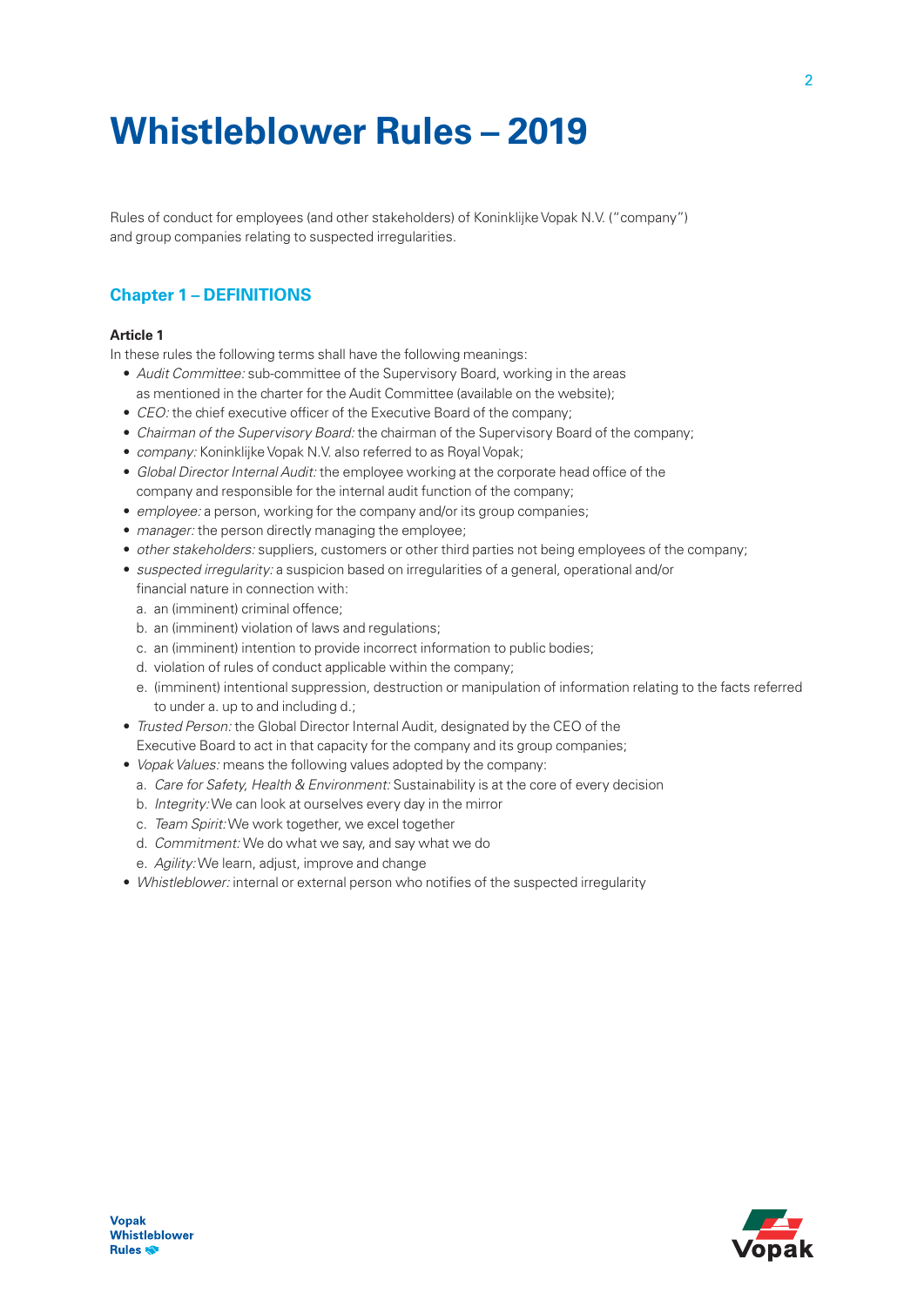# **Chapter 2 – PROCEDURE**

## **Article 2**

- 1. Employees shall report suspected irregularities and/or other issues which are not in line with the Vopak Values, in particular the value "Integrity" internally to their manager or, if they consider reporting to the manager inappropriate, to the responsible manager at the next level above or if they consider reporting to the responsible manager inappropriate, to the Trusted Person. They may also report to the Trusted Person in addition to the manager or the responsible manager. Other stakeholders shall report to the Trusted Person, preferably via email at whistleblower@vopak.com.
- 2. The manager, the responsible manager or Trusted Person shall confirm the notification in writing to the Whistleblower (mostly by e-mail at whistleblower@vopak.com).
- 3. The Trusted Person shall inform the Executive Board, or if he considers this more appropriate, the Chairman of the Supervisory Board, of the notification, of the investigation approach (when deemed necessary) and shall keep the Executive Board, or the Chairman of the Supervisory Board, informed during the investigation (when deemed necessary).
- 4. Depending on the type of notification, the Trusted Person shall appoint the most suitable internalor external person to conduct the investigation with careful consideration for the position of the Whistleblower. The Trusted Person will ensure that the investigation process is executed confidentially by independent, impartial and knowledgeable investigators.
- 5. The Whistleblower and the persons involved in the investigation shall keep the investigation report confidential. No information shall be provided to third parties in or outside the company and its group companies without the consent of the Trusted Person.

#### **Article 3**

- 1. The Whistleblower shall be informed of the outcome of the investigation process by the Trusted Person or directly by the most suitable investigator, depending on the type of notification.
- 2. If deemed necessary, the Whistleblower can reply whether he agrees or disagrees with the outcome of the investigation.
- 3. If the investigation lasts more than four (4) weeks, a preliminary notification of the status of the investigation will be sent to the Whistleblower (mostly by e-mail).
- 4. The Trusted Person shall monitor and ensure that articles 3.1 and 3.2 are always adhered to.
- 5. The Trusted Person shall, in parallel to the notification to the Whistleblower, inform the Executive Board, or if deemed more appropriate the Chairman of the Supervisory Board, of the outcome of the investigation process and of the reply of the Whistleblower to the outcome of the investigation if deemed necessary.

3